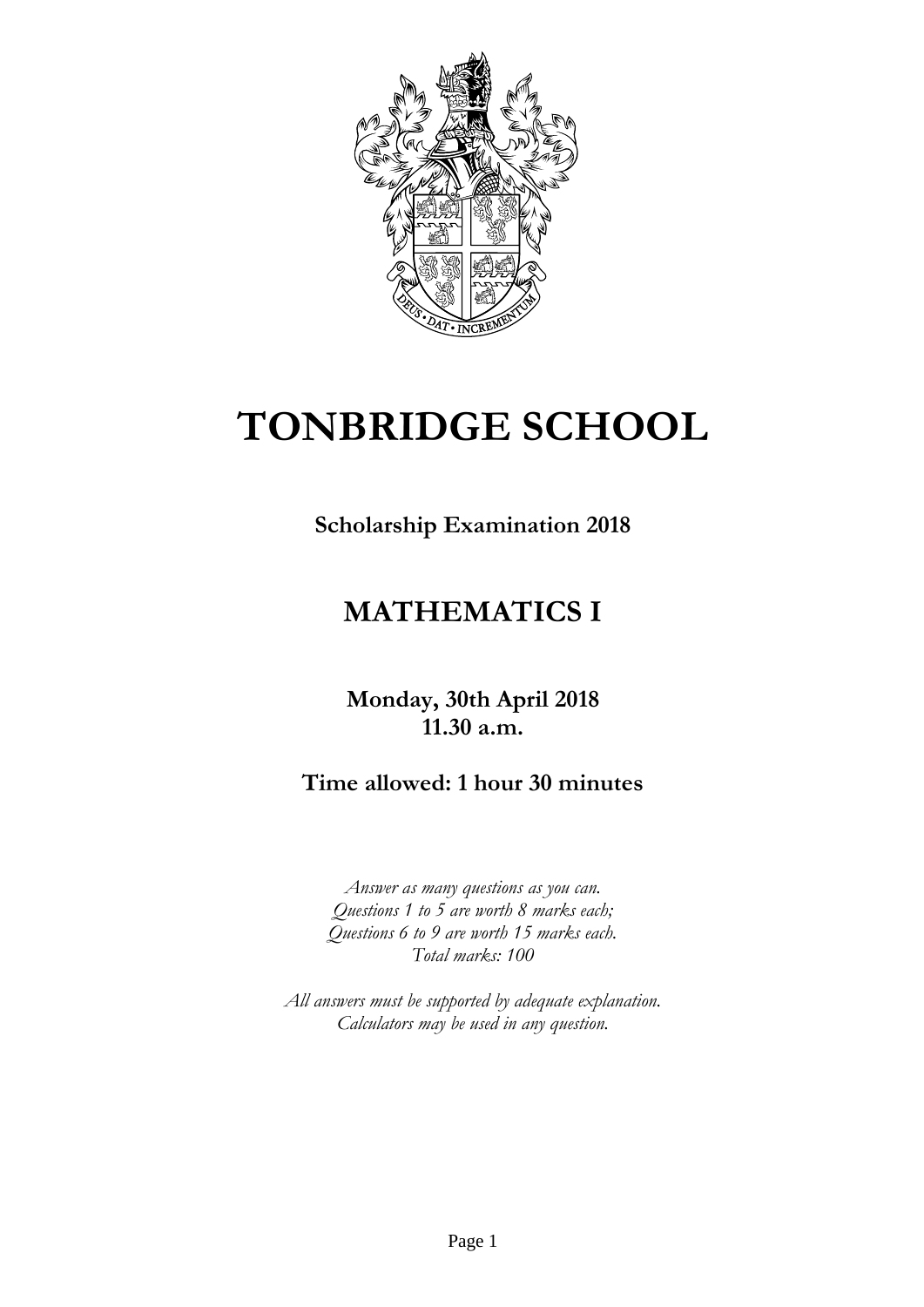- 1. A journey consists of two stages: Stage 1 is *x* metres long and Stage 2 is *y* metres long. By forming and solving two simultaneous equations, find *x* and *y* from the following information:
	- If I run Stage 1 at 4 m/s and walk Stage 2 at 2 m/s, the journey takes 63 seconds;
	- If I walk Stage 1 at 2 m/s and run Stage 2 at 4 m/s, the journey takes 60 seconds.

[8 marks]

- 2. A field contains a total of 308 sheep and goats. The ratio of sheep to goats is 4 : 7.
	- (a) How many sheep must be added to the field of 308 animals in order than the ratio of sheep to goats becomes 7 : 4?
	- (b) How many goats must be removed from the field of 308 animals in order than the ratio of sheep to goats becomes 7 : 4?
	- (c) If equal numbers of sheep and goats are added to the field of 308 animals so that the ratio of sheep to goats becomes 2 : 3, how many animals are now in the field?

[8]

- 3. For a number like 31428, we say that 28 are its last two digits.
	- (a) Write down the last two digits of  $16, 16^2, 16^3, 16^4, 16^5, 16^6, 16^7$ .
	- (b) What pattern do you notice in your answers to (a)?
	- (c) Use your answer to (b) to predict the last two digits of the following numbers: (i)  $16^{85}$ , (ii)  $16^{98}$ , (iii)  $2^{368}$ , (iv)  $8^{348}$ .

[8]

- 4. If a ball is dropped down a hole that passes right through an object in the Solar System of radius *R*, it will return to its starting point after time *T* given, in appropriate units, by  $T = 2\pi \sqrt{\frac{R}{n}}$ *g*  $=2\pi$ where *g* is a measure of the strength of gravity on the object.
	- (a) Find T for the Earth where  $R = 6.4 \times 10^6$  and  $g = 9.8$ .
	- (b) Find R for the Moon where  $T = 6600$  and  $g = 1.6$ .
	- (c) Find g for a small asteroid where  $R = 2400$  and  $T = 720$ .

[8]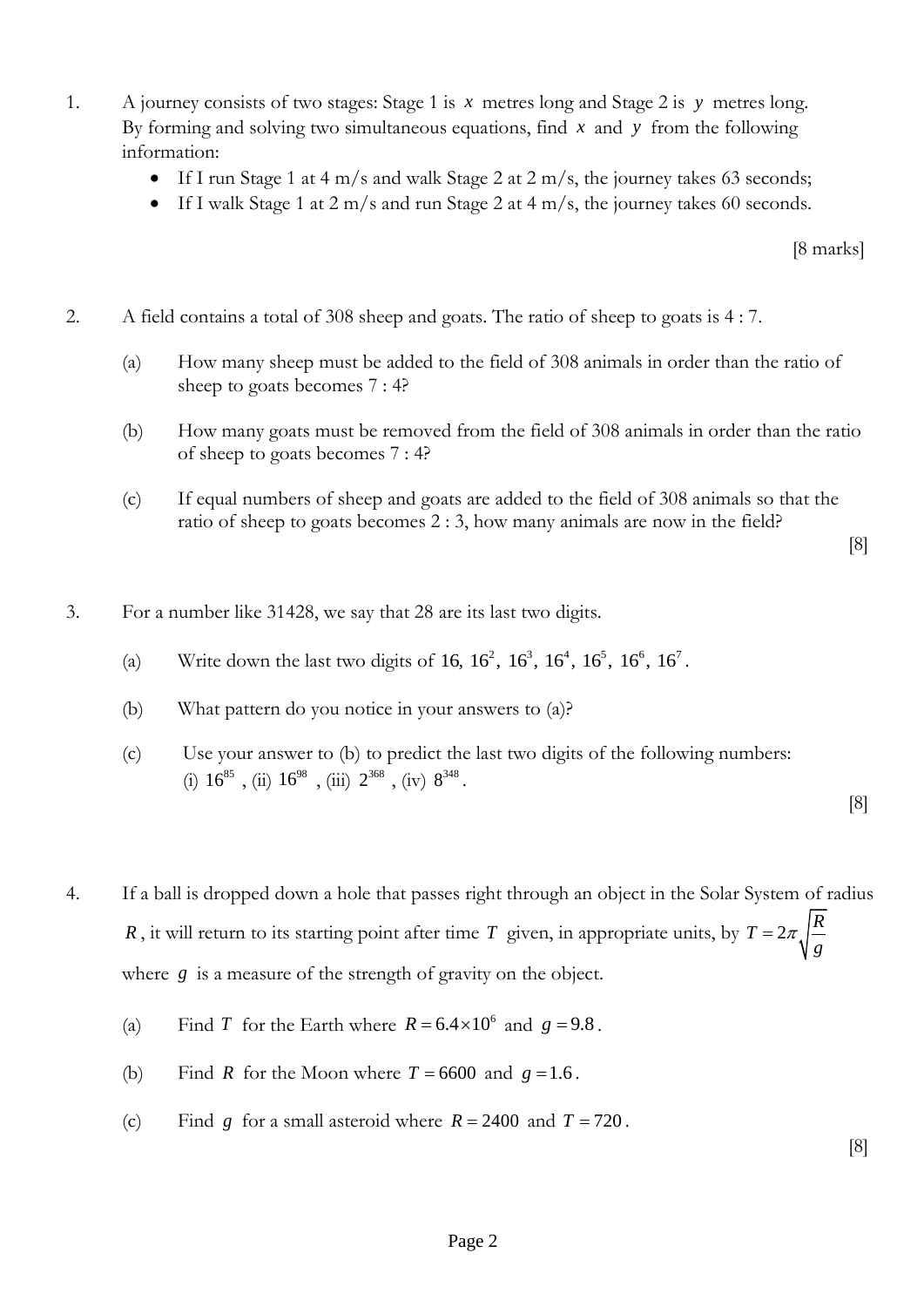5. In the figure below, *ABD* and *BEC* are both right-angled triangles and the marked lengths *AB*, *BE* are equal. Also angle  $\hat{ABE} = x$  , angle  $\hat{CED} = a$  and angle  $\hat{CDE} = b$  .



- (a) If  $x = 30^\circ$ , find angles *a* and *b*.
- (b) Use algebra to show that  $a = b$  whatever the value of x.
- 6. The quadrilateral in the figure has two opposite right angles with side-lengths (in cm) denoted by  $a, b, c, d$ .



- $(a)$  $a = 5$ ,  $b = 6$ ,  $c = 7$ , find d.
- $(b)$  $a = 11.5, b = 3.5 \text{ and } c = d$ , find *c*.
- (c) Give an example of such a quadrilateral for which  $a, b, c, d$  are different whole numbers. [15]
- 7. Two identical spheres each have radius 3 cm. When their centres are distance *x* apart, the overlapping region common to both has volume *y* cm<sup>3</sup> given by the formula  $y = \frac{1}{12} \pi (12 + x)(6 - x)^2$  where  $\pi$  has its usual meaning.
	- (a) When  $x = 2$ , show that  $y = 58.6$  (correct to 1 decimal place).
	- (b) Find the values of y for  $x = 0, 1, 3, 4, 5, 6$ .
	- (c) Choosing sensible scales, use your values in (a) and (b) to plot a graph of *y* against *x* .
	- (d) Making your method clear, find the value of *x* for which the overlapping volume is half of the volume of one of the spheres.
	- (e) Explain carefully whether you can continue your graph for values of *x* greater than 6.

[8]